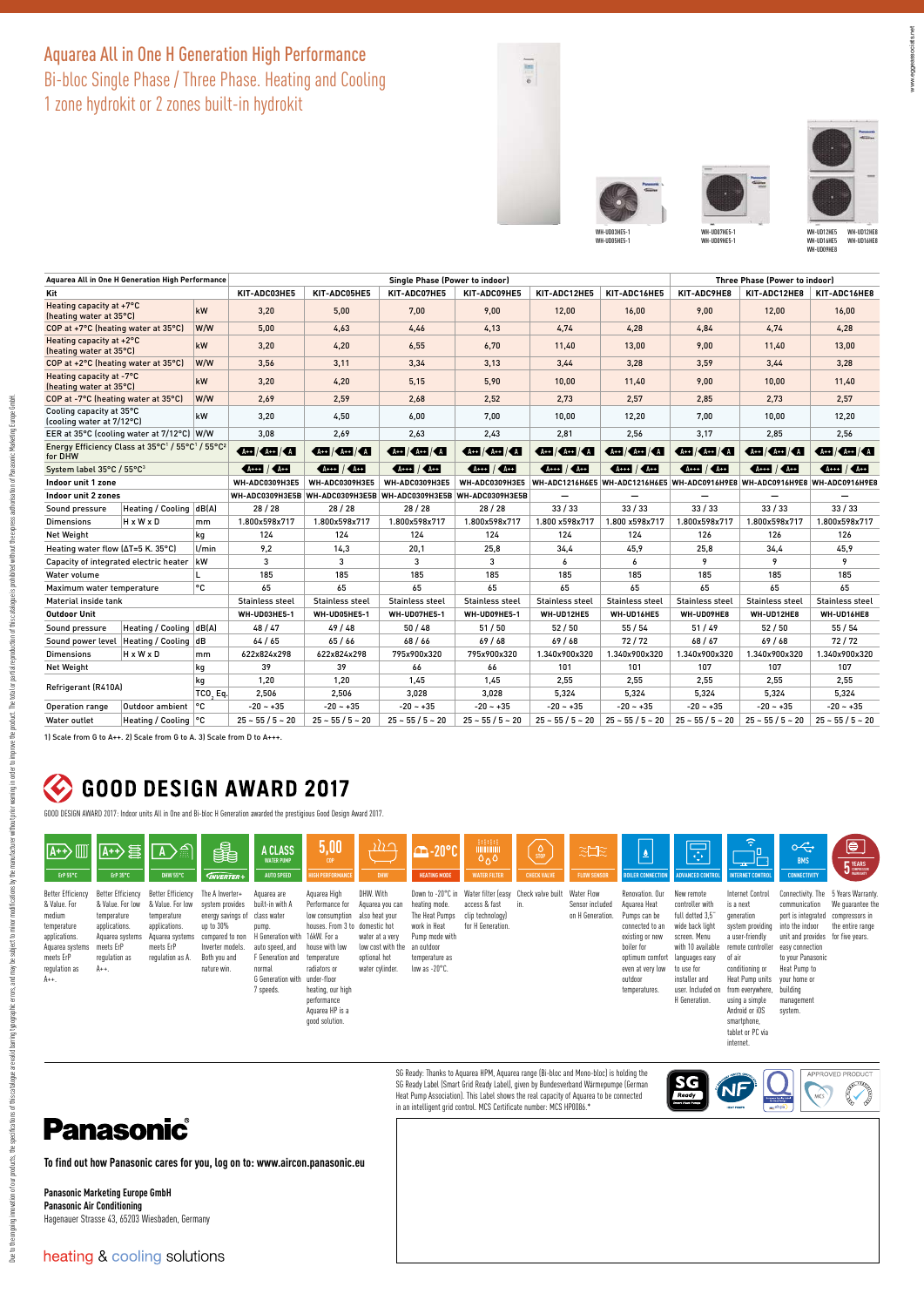**AQUAREA ALL IN ONE HIGH PERFORMANCE HEAT PUMP**

# **Panasonic**



# **AQUAREA ALL IN ONE HIGH PERFORMANCE HEAT PUMP**

The compact, high performance heat pump for new installations and low energy homes





heating & cooling solutions

AQUAREA

瞴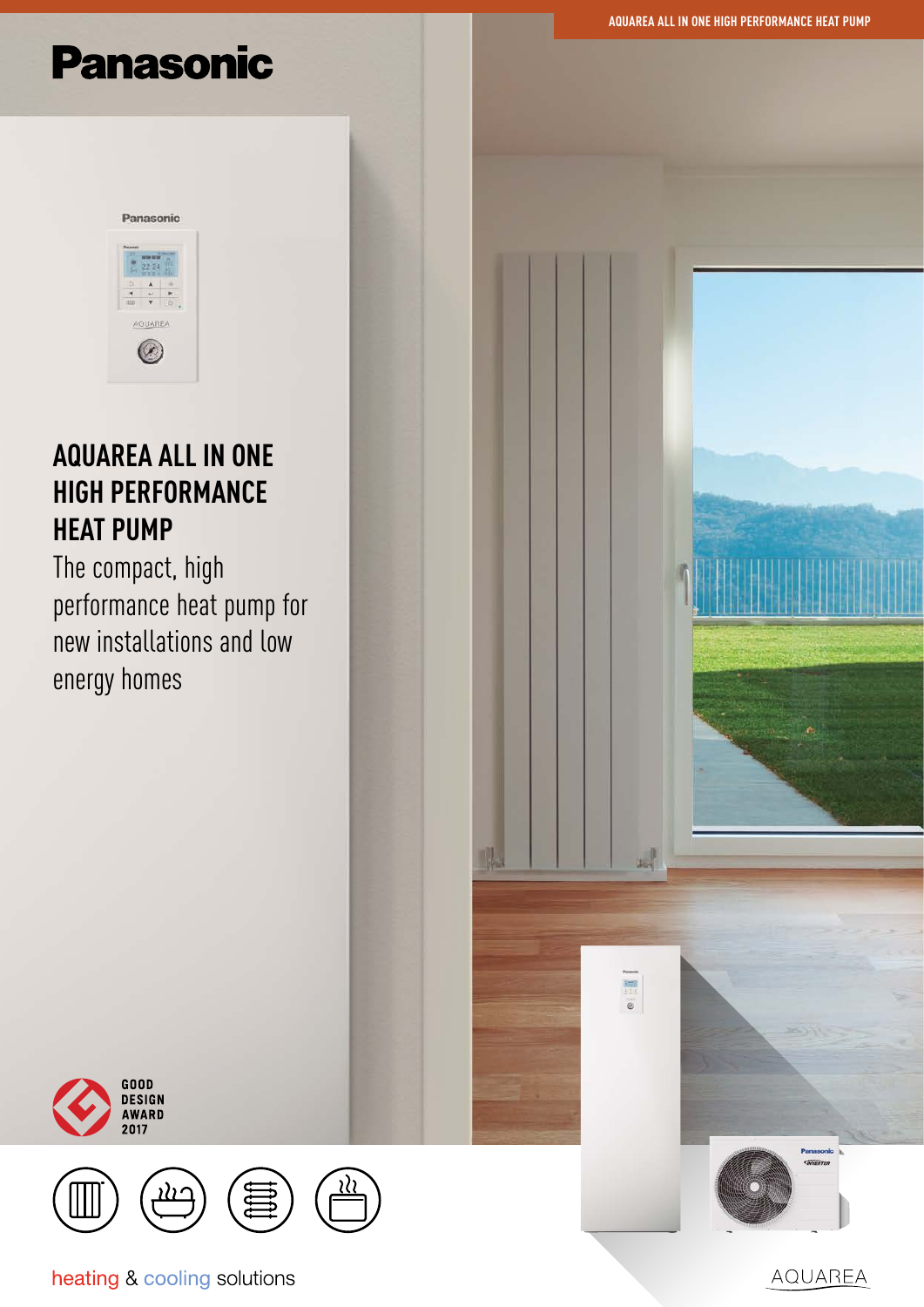# THE PEAK OF COMFORT, EFFICIENCY AND LOW ENERGY COSTS

## **4 reasons why Aquarea is an ideal solution for your home**

#### **Wide range and smart control**

**1 2** Aquarea is an innovative low-energy system, designed to provide ideal temperatures and hot water in the home, even with extreme outdoor temperatures. It is highly reliable thanks to the quality of all components, including the compressor, developed and manufactured by Panasonic. With many units to choose from, the Aquarea Range offers a very wide choice to ensure the most appropriate choice for your home - whatever the size.

#### **Energy savings**

Based on Air to Water heat pump technology, Aquarea is highly efficient and environmentally friendly. It captures heat energy from the ambient air and transfers it to heat the water needed to warm your home and domestic hot water - it can even cool your home as required. Up to 80% of the heat energy required is taken from the ambient air - even in extremely low temperatures.

#### Aquarea All in One provides both domestic hot water and heat for radiators and underfloor heating from one integrated unit.





\* Rating conditions: Heating: Inside air temperature: 20°C Dry Bulb / Outside air temperature: 7°C Dry Bulb / 6°C Wet Bulb. Conditions : Water input temperature: 30°C Water output temperature: 35°C